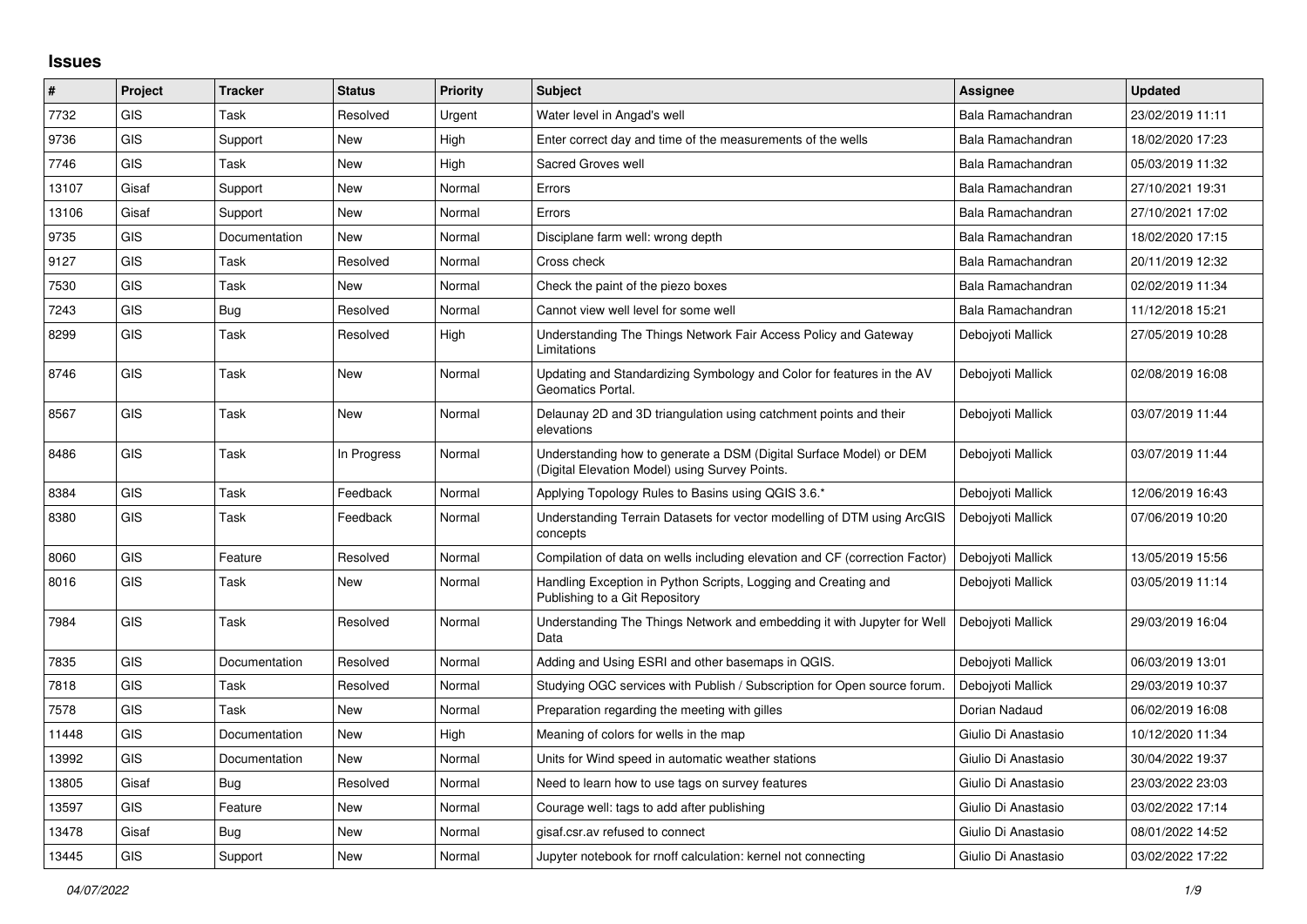| #     | Project                                | <b>Tracker</b> | <b>Status</b> | Priority | Subject                                                                                        | <b>Assignee</b>     | <b>Updated</b>   |
|-------|----------------------------------------|----------------|---------------|----------|------------------------------------------------------------------------------------------------|---------------------|------------------|
| 13259 | <b>GIS</b>                             | Support        | New           | Normal   | Wrong data from CSR AmbientWeather weather station                                             | Giulio Di Anastasio | 03/02/2022 16:31 |
| 12976 | GIS                                    | Feature        | New           | Normal   | Weather Station not recording data on 3rd October 2021                                         | Giulio Di Anastasio | 05/10/2021 23:07 |
| 12850 | <b>GIS</b>                             | Support        | New           | Normal   | Mistakenly deleted ticket about PgAdmin                                                        | Giulio Di Anastasio | 08/09/2021 12:50 |
| 12714 | Gisaf                                  | Feature        | New           | Normal   | Dana well correction factor changed                                                            | Giulio Di Anastasio | 21/09/2021 12:57 |
| 12288 | Geomatic<br>studio models<br>for Gisaf | Task           | Resolved      | Normal   | Wells water levels referenced to the mean sea level                                            | Giulio Di Anastasio | 08/06/2021 10:25 |
| 11966 | Gisaf                                  | Support        | <b>New</b>    | Normal   | QGIS Graphical Modeler                                                                         | Giulio Di Anastasio | 16/04/2021 13:09 |
| 11715 | <b>GIS</b>                             | Support        | New           | Normal   | Evaluation of Pastas as an data analysis tool for well levels                                  | Giulio Di Anastasio | 08/02/2021 12:01 |
| 11685 | GIS                                    | Documentation  | New           | Normal   | Daily resampling of rainfall in CSR Weather Station - How is it calculated                     | Giulio Di Anastasio | 04/02/2021 11:14 |
| 11648 | Gisaf                                  | Documentation  | New           | Normal   | Styling categories                                                                             | Giulio Di Anastasio | 27/01/2021 16:02 |
| 11497 | GIS                                    | Support        | <b>New</b>    | Normal   | Add log book information to raingauges, etc                                                    | Giulio Di Anastasio | 21/12/2020 14:54 |
| 11329 | GIS                                    | Feature        | New           | Normal   | <b>Boundary Stones Updation</b>                                                                | Giulio Di Anastasio | 12/11/2020 18:03 |
| 10344 | Gisaf                                  | <b>Bug</b>     | New           | Normal   | Error: No accuracy defined for surveyor Eric Chacra - Baraka and<br>equipment {file.equipment} | Giulio Di Anastasio | 16/06/2020 04:27 |
| 10322 | <b>GIS</b>                             | Support        | <b>New</b>    | Normal   | Resume the basket imports, and review of the new admin baskets                                 | Giulio Di Anastasio | 11/06/2020 17:17 |
| 10228 | Gisaf                                  | Bug            | New           | Normal   | Telephone box: geopackage error while downloading, geometry wrong in<br>shape file             | Giulio Di Anastasio | 28/05/2020 18:09 |
| 10196 | GIS                                    | Documentation  | New           | Normal   | Reconciliation of points in tables not at raw level. (Polygon, Line)                           | Giulio Di Anastasio | 26/05/2020 14:37 |
| 8787  | GIS                                    | Support        | New           | Normal   | In Wastless P49 points are in text, we can't able to upload in gsaf                            | Giulio Di Anastasio | 13/08/2019 17:10 |
| 7789  | GIS                                    | Task           | New           | Normal   | Cross check Johnny's well id 54 EGB007 - DEPTH is not correct in Harvest<br>data               | Giulio Di Anastasio | 27/02/2019 16:58 |
| 7762  | GIS                                    | Documentation  | New           | Normal   | WEb resources for Open Drone Map                                                               | Giulio Di Anastasio | 25/02/2019 10:34 |
| 8303  | GIS                                    | Task           | <b>New</b>    | High     | Health check up residential zone (Priority 1 list)                                             | Meera Natarajan     | 14/05/2019 11:29 |
| 7550  | GIS                                    | Task           | Resolved      | High     | meeting Gilles                                                                                 | Meera Natarajan     | 13/02/2019 11:13 |
| 9119  | <b>GIS</b>                             | Task           | Resolved      | Normal   | Individual/community well data                                                                 | Meera Natarajan     | 23/10/2019 11:16 |
| 8287  | <b>GIS</b>                             | Task           | Resolved      | Normal   | additional information to the template                                                         | Meera Natarajan     | 24/05/2019 16:31 |
| 7723  | GIS                                    | Task           | Resolved      | Normal   | comparison pH and TDS meter                                                                    | Meera Natarajan     | 09/03/2019 11:18 |
| 7722  | <b>GIS</b>                             | Task           | Resolved      | Normal   | health check standardization of observation                                                    | Meera Natarajan     | 27/02/2019 16:22 |
| 7721  | <b>GIS</b>                             | Task           | New           | Normal   | create template for health check-up                                                            | Meera Natarajan     | 20/02/2019 11:58 |
| 7698  | GIS                                    | Task           | New           | Normal   | EC & pH meter                                                                                  | Meera Natarajan     | 20/02/2019 10:01 |
| 7643  | GIS                                    | Task           | New           | Normal   | Health check-up in the RZ                                                                      | Meera Natarajan     | 18/02/2019 09:25 |
| 7549  | GIS                                    | Task           | Resolved      | Normal   | Surrender and Grace WWTP Health check                                                          | Meera Natarajan     | 06/02/2019 09:57 |
| 7913  | GIS                                    | Task           | New           | High     | Editing to be done in GISAF                                                                    | Pavneet Kaur        | 15/03/2019 14:42 |
| 7776  | GIS                                    | Feature        | New           | High     | Text on IZ CAD file                                                                            | Pavneet Kaur        | 26/02/2019 12:57 |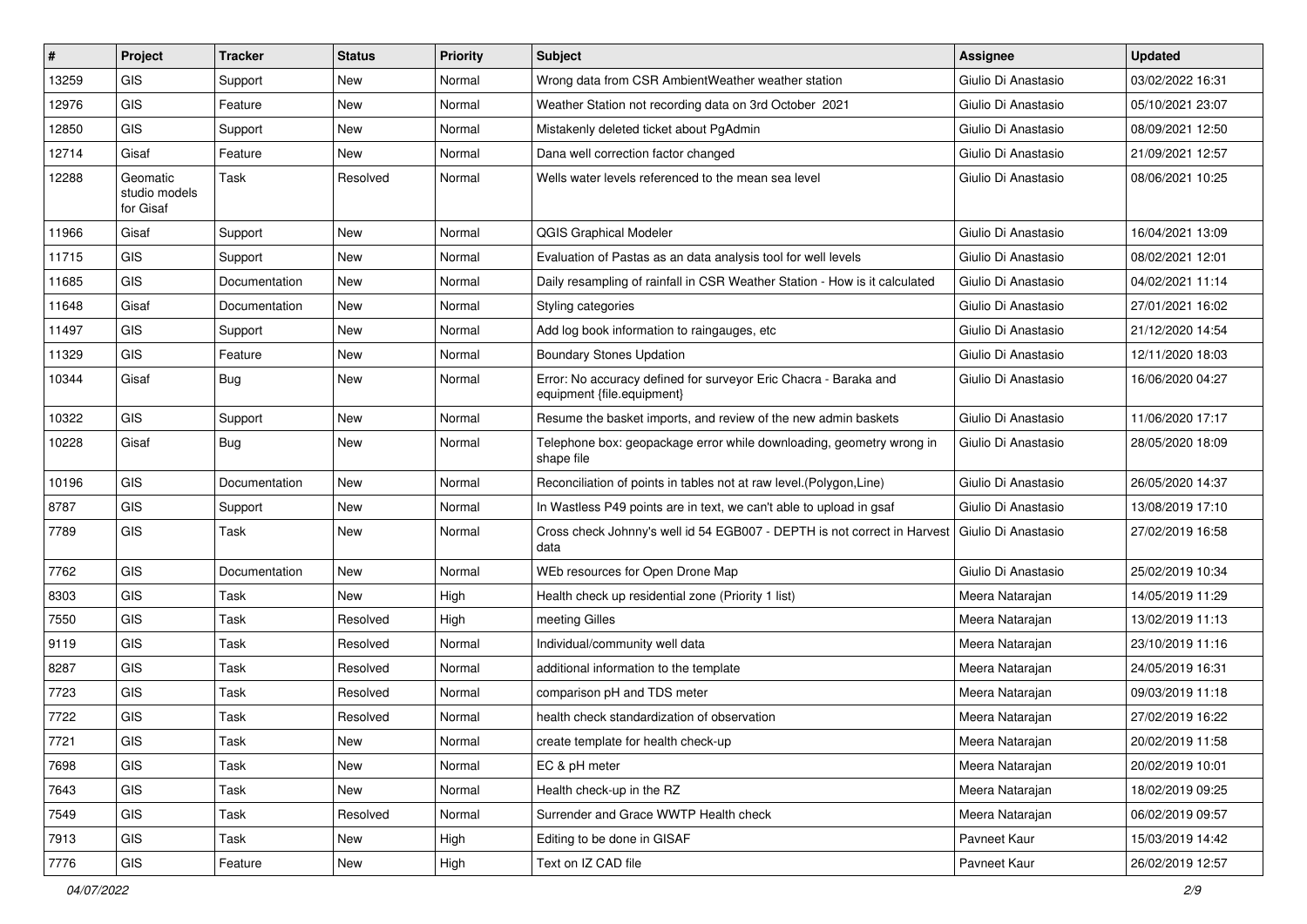| #     | Project                                | <b>Tracker</b> | <b>Status</b> | <b>Priority</b> | <b>Subject</b>                                                                   | <b>Assignee</b> | <b>Updated</b>   |
|-------|----------------------------------------|----------------|---------------|-----------------|----------------------------------------------------------------------------------|-----------------|------------------|
| 7858  | GIS                                    | Task           | <b>New</b>    | Normal          | Harvest data of wells to be entered in Gisaf                                     | Pavneet Kaur    | 08/03/2019 16:07 |
| 7857  | GIS                                    | Task           | <b>New</b>    | Normal          | Add new wells in gisaf                                                           | Pavneet Kaur    | 08/03/2019 16:06 |
| 7836  | <b>GIS</b>                             | Task           | <b>New</b>    | Normal          | Bobby well missing                                                               | Pavneet Kaur    | 15/03/2019 15:04 |
| 7817  | GIS                                    | Feature        | <b>New</b>    | Normal          | Updating dates for 66 records in the Benches attribute table.                    | Pavneet Kaur    | 15/03/2019 15:03 |
| 7795  | GIS                                    | Support        | <b>New</b>    | Normal          | Open SOurce software tutorials on water management from youtube -<br>Hatari Labs | Pavneet Kaur    | 12/03/2019 16:33 |
| 7724  | GIS                                    | Task           | <b>New</b>    | Normal          | Publish CZ and IDZ- Water Project> on Gisaf                                      | Pavneet Kaur    | 15/03/2019 14:55 |
| 7651  | GIS                                    | Task           | <b>New</b>    | Normal          | Create the Proposed shapefile layers                                             | Pavneet Kaur    | 13/02/2019 15:44 |
| 6769  | GIS                                    | Support        | In Progress   | Normal          | Issue in the DXF conversion                                                      | Pavneet Kaur    | 04/10/2018 15:00 |
| 6070  | Gisaf                                  | Support        | <b>New</b>    | Normal          | A survey of 3D GIS Models                                                        | Pavneet Kaur    | 05/02/2019 12:47 |
| 7608  | <b>GIS</b>                             | Task           | New           | Low             | creating a structure for tags                                                    | Pavneet Kaur    | 15/03/2019 14:58 |
| 12049 | GIS                                    | Bug            | Resolved      | Immediate       | Gisaf Error                                                                      | Philippe May    | 22/04/2021 10:39 |
| 14072 | <b>GIS</b>                             | Support        | Resolved      | Urgent          | Gisaf very slow                                                                  | Philippe May    | 19/05/2022 02:29 |
| 13883 | GIS                                    | Support        | Resolved      | Urgent          | Gisaf not responding - Possible issue with tag editing?                          | Philippe May    | 07/04/2022 19:34 |
| 13847 | GIS                                    | Support        | <b>New</b>    | Urgent          | Gisaf not responding                                                             | Philippe May    | 01/04/2022 17:08 |
| 13642 | Gisaf                                  | Support        | Resolved      | Urgent          | Electrical problems: Server down                                                 | Philippe May    | 15/02/2022 09:38 |
| 13447 | <b>GIS</b>                             | Support        | Resolved      | Urgent          | Server down due to electrical power cut                                          | Philippe May    | 31/12/2021 17:14 |
| 13115 | GIS                                    | Task           | In Progress   | Urgent          | Server not working after power cut                                               | Philippe May    | 29/10/2021 11:05 |
| 9592  | Gisaf                                  | Support        | Resolved      | Urgent          | Follow up migration                                                              | Philippe May    | 19/01/2020 13:42 |
| 3368  | GIS                                    | Bug            | Resolved      | Urgent          | Cannot upload data                                                               | Philippe May    | 21/12/2016 12:10 |
| 13991 | GIS                                    | Support        | In Progress   | High            | Gisaf is again hung                                                              | Philippe May    | 30/04/2022 14:01 |
| 13985 | Gisaf                                  | Bug            | <b>New</b>    | High            | Gisaf is hanged                                                                  | Philippe May    | 29/04/2022 22:15 |
| 12075 | GIS                                    | Feature        | Resolved      | High            | CSR Weather Station not showing since 22 of april 2021                           | Philippe May    | 29/04/2021 15:34 |
| 9220  | <b>GIS</b>                             | Feature        | Resolved      | High            | Setting the daily resampling of weather data starting from 8.30 am               | Philippe May    | 08/01/2020 17:57 |
| 7957  | GIS                                    | Bug            | Feedback      | High            | Export polygon shapefiles do not show "holes"                                    | Philippe May    | 04/04/2019 16:14 |
| 5978  | GIS                                    | Task           | Resolved      | High            | Registration for Bangalore Open Street Map conference                            | Philippe May    | 11/06/2018 11:56 |
| 3410  | GIS                                    | Support        | Resolved      | High            | Map website to http://water.auroville.org.in                                     | Philippe May    | 27/12/2016 22:41 |
| 14090 | GIS                                    | Feature        | Resolved      | Normal          | Move to SDDs after failure of one HDD in the RAID array of the domUs             | Philippe May    | 27/05/2022 16:28 |
| 13982 | <b>GIS</b>                             | Support        | Resolved      | Normal          | Update server's storage                                                          | Philippe May    | 06/05/2022 14:38 |
| 13968 | Geomatic<br>studio models<br>for Gisaf | Feature        | Resolved      | Normal          | Create layers and all for the LB records                                         | Philippe May    | 28/04/2022 17:18 |
| 13952 | Gisaf                                  | Support        | Resolved      | Normal          | Gisaf isn't Connecting                                                           | Philippe May    | 25/04/2022 11:27 |
| 13901 | GIS                                    | Bug            | New           | Normal          | Map: style of the category with status 'E' is always applied                     | Philippe May    | 12/04/2022 11:01 |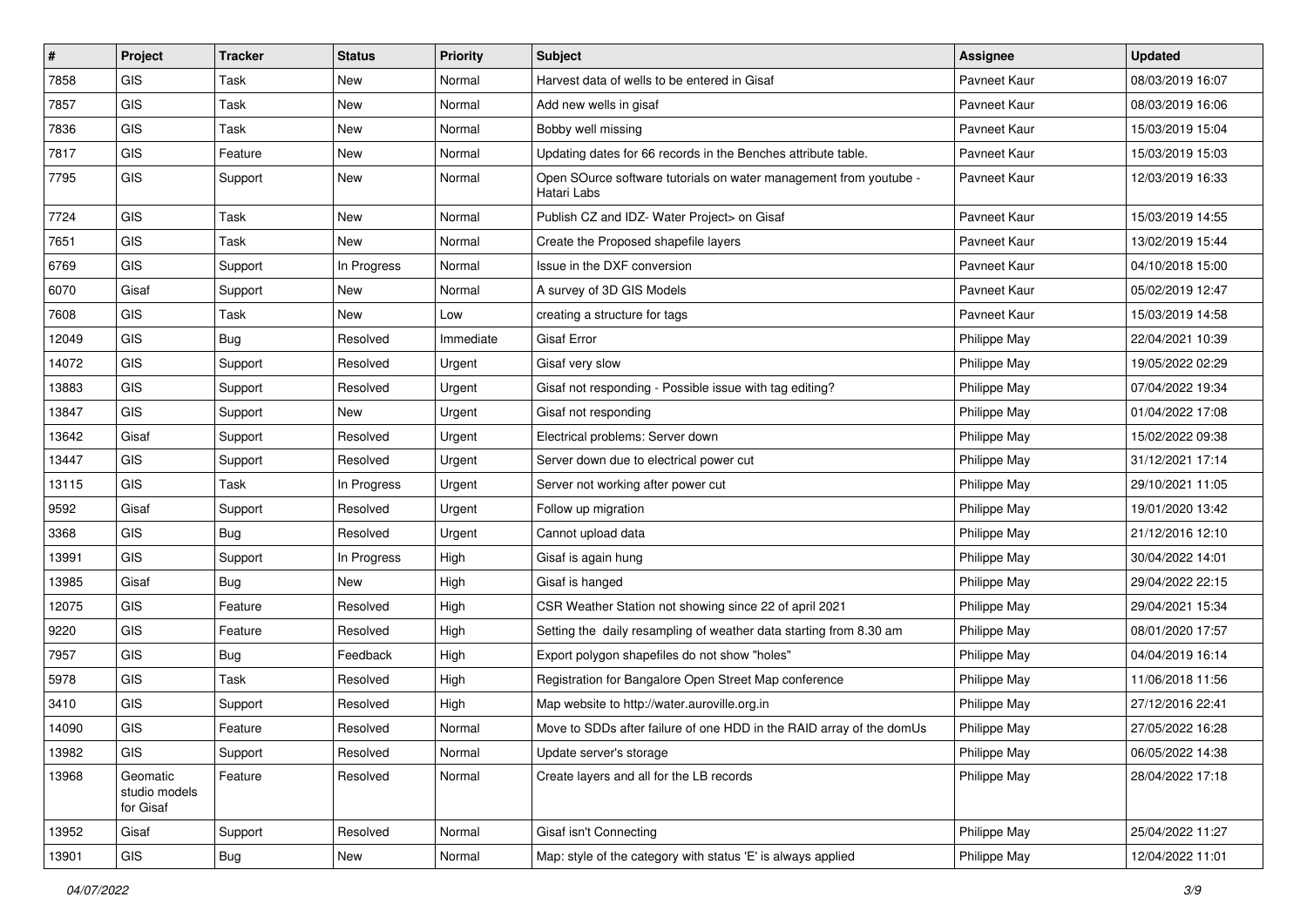| #     | Project                                | <b>Tracker</b> | <b>Status</b> | <b>Priority</b> | <b>Subject</b>                                             | <b>Assignee</b> | <b>Updated</b>   |
|-------|----------------------------------------|----------------|---------------|-----------------|------------------------------------------------------------|-----------------|------------------|
| 13885 | <b>GIS</b>                             | Bug            | Resolved      | Normal          | Wrong name showing in the list of layers in the map        | Philippe May    | 23/04/2022 04:04 |
| 13766 | Gisaf                                  | <b>Bug</b>     | New           | Normal          | OGCAPI: make async                                         | Philippe May    | 11/03/2022 14:39 |
| 13763 | GIS                                    | Support        | Resolved      | Normal          | Gisaf not responding                                       | Philippe May    | 11/03/2022 13:03 |
| 13681 | Gisaf                                  | Support        | Resolved      | Normal          | Gisaf isn't Connecting                                     | Philippe May    | 19/02/2022 11:01 |
| 13258 | Gisaf                                  | Bug            | Resolved      | Normal          | Missing data from AmbientWeather weather stations          | Philippe May    | 21/11/2021 16:50 |
| 13235 | <b>GIS</b>                             | Support        | Resolved      | Normal          | Server hardware failure (sdc hard drive)                   | Philippe May    | 19/11/2021 17:59 |
| 13203 | GIS                                    | Support        | In Progress   | Normal          | Redis server: fix warning relarted to memory allocation    | Philippe May    | 12/11/2021 13:03 |
| 13202 | Gisaf                                  | Support        | Resolved      | Normal          | Gisaf is showing error                                     | Philippe May    | 12/11/2021 12:59 |
| 13132 | GIS                                    | Bug            | Resolved      | Normal          | CSR Weather station missing data 28 nd 29 Otober 2021      | Philippe May    | 06/11/2021 12:20 |
| 13125 | Gisaf                                  | Bug            | Resolved      | Normal          | Live layers: error with no detail shown                    | Philippe May    | 01/11/2021 19:06 |
| 13090 | Gisaf                                  | Support        | Resolved      | Normal          | Importing error in new admin                               | Philippe May    | 28/10/2021 11:00 |
| 13068 | GIS                                    | Support        | Resolved      | Normal          | Migrate gisaf VM to bullseye                               | Philippe May    | 25/10/2021 17:28 |
| 12895 | GIS                                    | Support        | Resolved      | Normal          | Migrate backups to Bung                                    | Philippe May    | 12/11/2021 00:36 |
| 12867 | GIS                                    | Support        | In Progress   | Normal          | Upgrade server (all virtual machines) to Debian bullseye   | Philippe May    | 25/10/2021 17:34 |
| 12701 | GIS                                    | Bug            | Resolved      | Normal          | Weather Station not showing data since 24 July 2021        | Philippe May    | 12/08/2021 12:21 |
| 12688 | Gisaf                                  | Support        | Resolved      | Normal          | Layers are not visible                                     | Philippe May    | 10/08/2021 10:03 |
| 12646 | Geomatic<br>studio models<br>for Gisaf | Feature        | New           | Normal          | Add and import new data from Johan for OFC                 | Philippe May    | 01/08/2021 19:46 |
| 12491 | Gisaf                                  | Feature        | Resolved      | Normal          | Measure distances on the map                               | Philippe May    | 11/07/2021 11:51 |
| 12051 | <b>GIS</b>                             | Support        | New           | Normal          | Update pgadmin                                             | Philippe May    | 22/04/2021 12:57 |
| 11907 | Gisaf                                  | Feature        | Resolved      | Normal          | Allow specific project list for custom models              | Philippe May    | 19/03/2021 16:13 |
| 11898 | <b>GIS</b>                             | Support        | <b>New</b>    | Normal          | Add Aurogreen Weather Station                              | Philippe May    | 17/03/2021 12:10 |
| 11886 | Gisaf                                  | Support        | Resolved      | Normal          | Pandas resample deprecation warning                        | Philippe May    | 16/03/2021 12:49 |
| 11762 | Gisaf                                  | Feature        | Resolved      | Normal          | Switch from Mapbox to Maplibre                             | Philippe May    | 20/11/2021 15:21 |
| 11678 | Geomatic<br>studio models<br>for Gisaf | Feature        | New           | Normal          | Add new models for AVES                                    | Philippe May    | 02/02/2021 12:13 |
| 11649 | Gisaf                                  | Feature        | Resolved      | Normal          | Wells timeline dashboard misc. improvements                | Philippe May    | 27/01/2021 15:47 |
| 11577 | Gisaf                                  | Feature        | Resolved      | Normal          | Dashboard: multiple sections per page                      | Philippe May    | 27/01/2021 12:37 |
| 11506 | GIS                                    | Documentation  | New           | Normal          | Article on wells levels graphs                             | Philippe May    | 21/12/2020 16:41 |
| 11486 | GIS                                    | Feature        | New           | Normal          | Button Labels for wells details                            | Philippe May    | 21/12/2020 10:26 |
| 11457 | Gisaf                                  | Support        | Resolved      | Normal          | Building Shed and Retaining Walls are not showing in a map | Philippe May    | 14/12/2020 19:52 |
| 11449 | Gisaf                                  | Feature        | Resolved      | Normal          | Strip extra characters when importing survey CSV files     | Philippe May    | 10/12/2020 01:06 |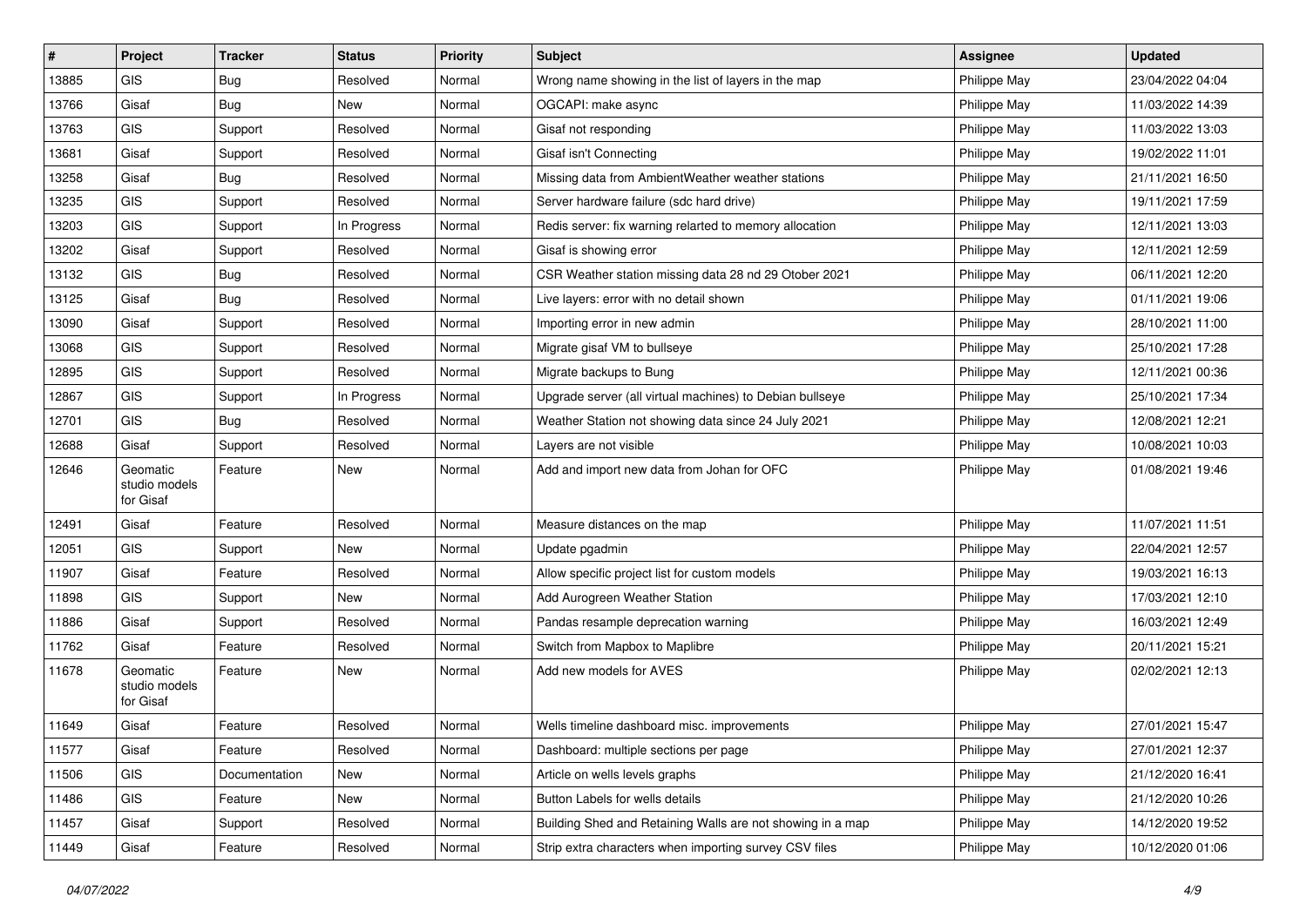| #     | Project    | <b>Tracker</b> | <b>Status</b> | <b>Priority</b> | Subject                                                                                                      | Assignee     | <b>Updated</b>   |
|-------|------------|----------------|---------------|-----------------|--------------------------------------------------------------------------------------------------------------|--------------|------------------|
| 11081 | Gisaf      | Support        | New           | Normal          | Gisaf doesn't allowed multiple reconciliation                                                                | Philippe May | 01/10/2020 15:00 |
| 11071 | Gisaf      | Support        | <b>New</b>    | Normal          | Reconciliation: cannot find some points                                                                      | Philippe May | 01/10/2020 13:03 |
| 10991 | Gisaf      | Bug            | New           | Normal          | Graph of Average rainfall by month in Dashboard - limited viewing area<br>when zooming in                    | Philippe May | 17/09/2020 14:49 |
| 10948 | Gisaf      | Feature        | Resolved      | Normal          | Add WMS3 server capabilities (with pygeoapi)                                                                 | Philippe May | 14/09/2020 16:59 |
| 10920 | Gisaf      | Feature        | Resolved      | Normal          | Add option to display labels on the map                                                                      | Philippe May | 07/09/2020 11:54 |
| 10862 | GIS        | <b>Bug</b>     | New           | Normal          | Fix the issues resulted from import point bug                                                                | Philippe May | 05/09/2020 15:11 |
| 10830 | Gisaf      | Bug            | Resolved      | Normal          | Import issue with raw survey points                                                                          | Philippe May | 30/08/2020 14:45 |
| 10829 | Gisaf      | Bug            | Resolved      | Normal          | Missing symbols                                                                                              | Philippe May | 24/08/2020 12:34 |
| 10819 | Gisaf      | <b>Bug</b>     | Resolved      | Normal          | Evergreen well: popup showing "null" instead of location, status, type                                       | Philippe May | 23/08/2020 23:44 |
| 10741 | Gisaf      | Feature        | Resolved      | Normal          | Add a way for changing status of a feature, given its original id                                            | Philippe May | 16/09/2020 17:35 |
| 10740 | Gisaf      | <b>Bug</b>     | Resolved      | Normal          | Change status: issue with projection system                                                                  | Philippe May | 17/09/2020 14:34 |
| 10732 | Gisaf      | <b>Bug</b>     | Resolved      | Normal          | Wind Speed unit                                                                                              | Philippe May | 04/08/2020 16:52 |
| 10728 | Gisaf      | Bug            | Resolved      | Normal          | Cannot download CSV for values                                                                               | Philippe May | 03/08/2020 15:49 |
| 10693 | GIS        | Support        | Resolved      | Normal          | Wrong geometry type for category R54                                                                         | Philippe May | 30/07/2020 12:00 |
| 10675 | Gisaf      | Feature        | Resolved      | Normal          | Add attribution on map                                                                                       | Philippe May | 04/07/2021 13:58 |
| 10569 | Gisaf      | Feature        | Resolved      | Normal          | Well Masterfile/Repository                                                                                   | Philippe May | 19/12/2020 17:10 |
| 10539 | Gisaf      | Bug            | Resolved      | Normal          | New basket admin: the metadata (surveyor, etc) aren't populated from raw<br>points when importing shapefiles | Philippe May | 15/07/2020 15:02 |
| 10536 | Gisaf      | Feature        | Resolved      | Normal          | Migrate PlottableModel.Actions.download csv value to plugins                                                 | Philippe May | 15/07/2020 15:07 |
| 10439 | Gisaf      | <b>Bug</b>     | Resolved      | Normal          | Reconciliation: use categories instead of layers                                                             | Philippe May | 27/06/2020 05:21 |
| 10407 | Gisaf      | Bug            | Resolved      | Normal          | Live layer DXF export: missing reprojection                                                                  | Philippe May | 23/06/2020 04:24 |
| 10400 | Gisaf      | Bug            | Resolved      | Normal          | Map search: works only once                                                                                  | Philippe May | 24/06/2020 12:05 |
| 10364 | Gisaf      | Support        | New           | Normal          | Reconcile the reconciliations                                                                                | Philippe May | 17/06/2020 17:27 |
| 10360 | Gisaf      | <b>Bug</b>     | Resolved      | Normal          | Cannot import survey: accuracy issue                                                                         | Philippe May | 17/06/2020 01:29 |
| 10337 | Gisaf      | Bug            | Resolved      | Normal          | Custom layers with a "status" column not displayed on the map                                                | Philippe May | 13/06/2020 17:36 |
| 10331 | Gisaf      | Feature        | Resolved      | Normal          | Reconciliation: sort layer by alphabetical order                                                             | Philippe May | 12/06/2020 17:45 |
| 10323 | <b>GIS</b> | <b>Bug</b>     | Resolved      | Normal          | Survey points from Eric Chacra: misc issues                                                                  | Philippe May | 03/08/2020 13:11 |
| 10306 | Gisaf      | Bug            | Resolved      | Normal          | Logout not working                                                                                           | Philippe May | 11/06/2020 12:13 |
| 10291 | GIS        | Support        | In Progress   | Normal          | Vacuum DB at reboot                                                                                          | Philippe May | 29/10/2021 11:44 |
| 10289 | Gisaf      | <b>Bug</b>     | Resolved      | Normal          | New basket: cannot import raingauge Excel sheet                                                              | Philippe May | 11/06/2020 12:17 |
| 10224 | Gisaf      | Support        | Resolved      | Normal          | Update gs.basemaps in Jupyter notebooks                                                                      | Philippe May | 14/06/2021 16:15 |
| 10214 | Gisaf      | Support        | New           | Normal          | Multiple Reconciliations                                                                                     | Philippe May | 27/05/2020 16:12 |
| 10213 | Gisaf      | Bug            | Resolved      | Normal          | Point showing in the reconciliation pop-up but error while reconciling                                       | Philippe May | 26/06/2020 14:37 |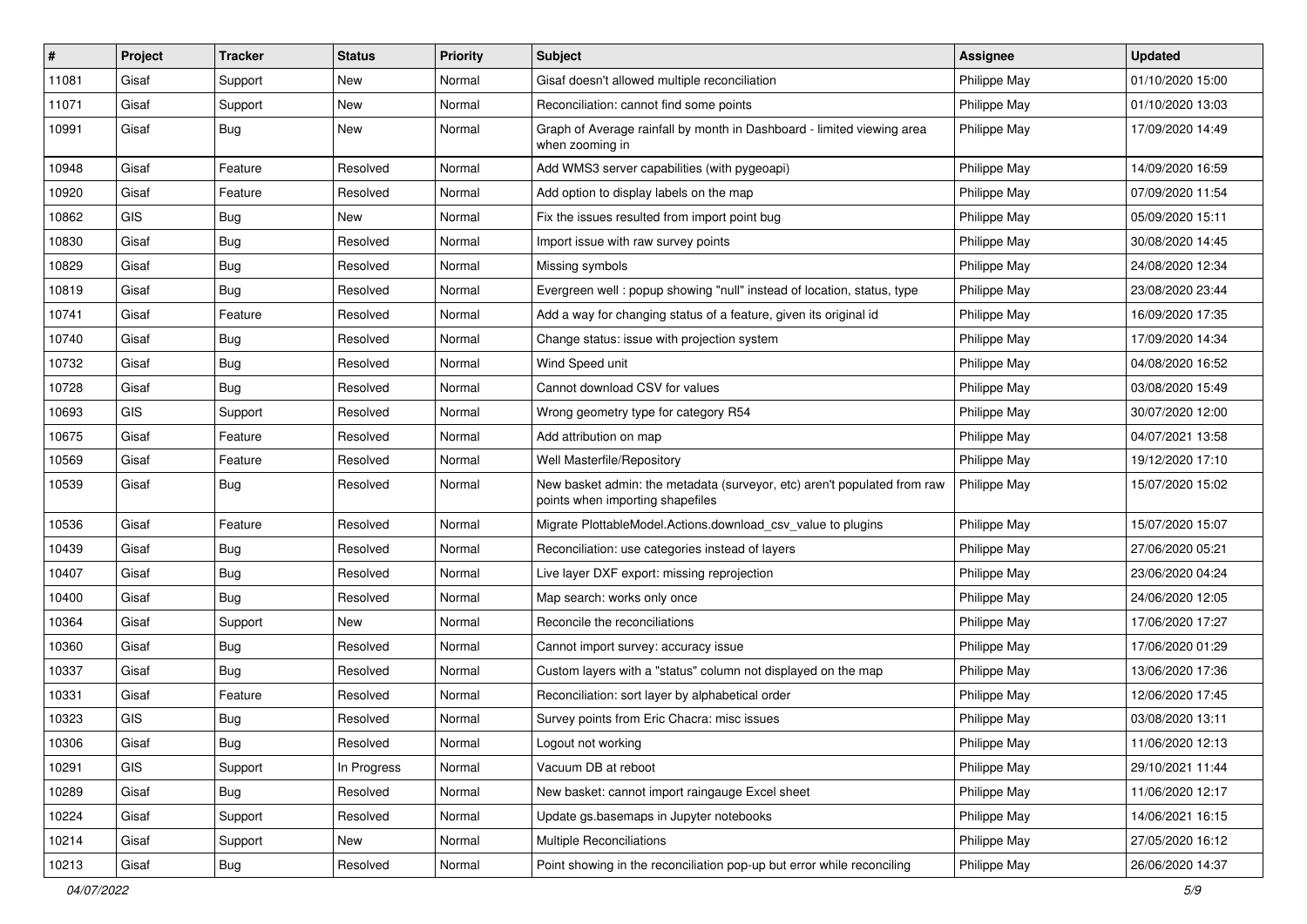| #     | Project    | <b>Tracker</b> | <b>Status</b> | <b>Priority</b> | Subject                                                                                               | <b>Assignee</b> | <b>Updated</b>   |
|-------|------------|----------------|---------------|-----------------|-------------------------------------------------------------------------------------------------------|-----------------|------------------|
| 10182 | Gisaf      | Feature        | Resolved      | Normal          | Function to change status of surveyed features                                                        | Philippe May    | 15/07/2020 15:10 |
| 10180 | Gisaf      | <b>Bug</b>     | Resolved      | Normal          | Error importing Johan's shapefile                                                                     | Philippe May    | 27/05/2020 15:34 |
| 10153 | <b>GIS</b> | Support        | Resolved      | Normal          | Postgis access for Selvarani in QGis                                                                  | Philippe May    | 23/05/2020 12:05 |
| 10152 | Gisaf      | Feature        | Resolved      | Normal          | wells list in Measures Tab with only wells having measures                                            | Philippe May    | 10/06/2020 15:05 |
| 10151 | GIS        | Feature        | Resolved      | Normal          | PG ADMIN installation on server                                                                       | Philippe May    | 23/05/2020 12:04 |
| 10149 | Gisaf      | <b>Bug</b>     | Resolved      | Normal          | Import basket: fix authorization auto import                                                          | Philippe May    | 09/06/2020 23:09 |
| 10140 | Gisaf      | <b>Bug</b>     | New           | Normal          | Admin: sort out manager role                                                                          | Philippe May    | 19/05/2020 19:22 |
| 10125 | Gisaf      | Bug            | Resolved      | Normal          | Feature with Status other than existing, not showing in the map (example:<br>future building outline) | Philippe May    | 20/05/2020 04:05 |
| 10123 | Gisaf      | Bug            | Resolved      | Normal          | Basket Upload: store not saved                                                                        | Philippe May    | 19/05/2020 17:36 |
| 10122 | Gisaf      | Bug            | Resolved      | Normal          | Reconciliation: missing categories                                                                    | Philippe May    | 19/05/2020 02:53 |
| 10014 | Gisaf      | Feature        | Resolved      | Normal          | Interity checks                                                                                       | Philippe May    | 19/05/2020 19:23 |
| 9944  | Gisaf      | Feature        | Resolved      | Normal          | Admin: manage categories                                                                              | Philippe May    | 10/04/2020 12:06 |
| 9789  | Gisaf      | Feature        | New           | Normal          | Login: put in a dialog                                                                                | Philippe May    | 28/02/2020 04:28 |
| 9749  | Gisaf      | Feature        | <b>New</b>    | Normal          | Strip extra characters in graphQL queries                                                             | Philippe May    | 07/09/2020 12:48 |
| 9603  | Gisaf      | Bug            | New           | Normal          | Map: clean memory after removing layer                                                                | Philippe May    | 20/01/2020 13:05 |
| 9602  | Gisaf      | <b>Bug</b>     | Resolved      | Normal          | Map: ability to cancel download                                                                       | Philippe May    | 20/01/2020 18:32 |
| 9563  | Gisaf      | Feature        | Resolved      | Normal          | Live layers: add option to link to a map feature                                                      | Philippe May    | 12/01/2020 22:22 |
| 9552  | Gisaf      | Documentation  | Resolved      | Normal          | Weekly resampling - Starts on mondays                                                                 | Philippe May    | 25/07/2020 17:12 |
| 9538  | Gisaf      | Feature        | New           | Normal          | Download shapefile of raw survey points facility - TO BE REMOVED?                                     | Philippe May    | 07/01/2020 14:35 |
| 9534  | Gisaf      | Feature        | Resolved      | Normal          | GeoJson store: systematically use geodataframes                                                       | Philippe May    | 07/01/2020 16:51 |
| 9519  | Gisaf      | Bug            | Resolved      | Normal          | Map info: fix icons                                                                                   | Philippe May    | 02/01/2020 13:11 |
| 9517  | Gisaf      | Feature        | Resolved      | Normal          | Tags: add location                                                                                    | Philippe May    | 03/01/2020 11:54 |
| 9516  | Gisaf      | Feature        | Resolved      | Normal          | Map: add option to grab link to the selected feature                                                  | Philippe May    | 02/01/2020 15:42 |
| 9510  | Gisaf      | Feature        | Resolved      | Normal          | Automatically resample to daily when there's too much data                                            | Philippe May    | 01/01/2020 14:12 |
| 9509  | Gisaf      | Feature        | Resolved      | Normal          | Update angular-plotly to 1.5.0                                                                        | Philippe May    | 04/01/2020 12:05 |
| 9493  | Gisaf      | Bug            | Resolved      | Normal          | Plotly png download resize frame                                                                      | Philippe May    | 26/12/2019 16:37 |
| 9483  | Gisaf      | Support        | New           | Normal          | Performance: writing gpkg is slower than shapefiles                                                   | Philippe May    | 08/01/2020 11:15 |
| 9466  | Gisaf      | Support        | Resolved      | Normal          | Rename "altitude" to "elevation"                                                                      | Philippe May    | 08/01/2020 11:27 |
| 9465  | Gisaf      | Bug            | Resolved      | Normal          | Export plots to PNG missing axis labels                                                               | Philippe May    | 08/01/2020 11:35 |
| 9463  | GIS        | Support        | Resolved      | Normal          | Setup a weather station in Kalpana                                                                    | Philippe May    | 02/11/2021 15:08 |
| 9292  | GIS        | Support        | Resolved      | Normal          | Server upgrade to buster                                                                              | Philippe May    | 13/11/2019 12:29 |
| 9036  | Gisaf      | <b>Bug</b>     | Resolved      | Normal          | Fix login indicator                                                                                   | Philippe May    | 03/10/2019 15:15 |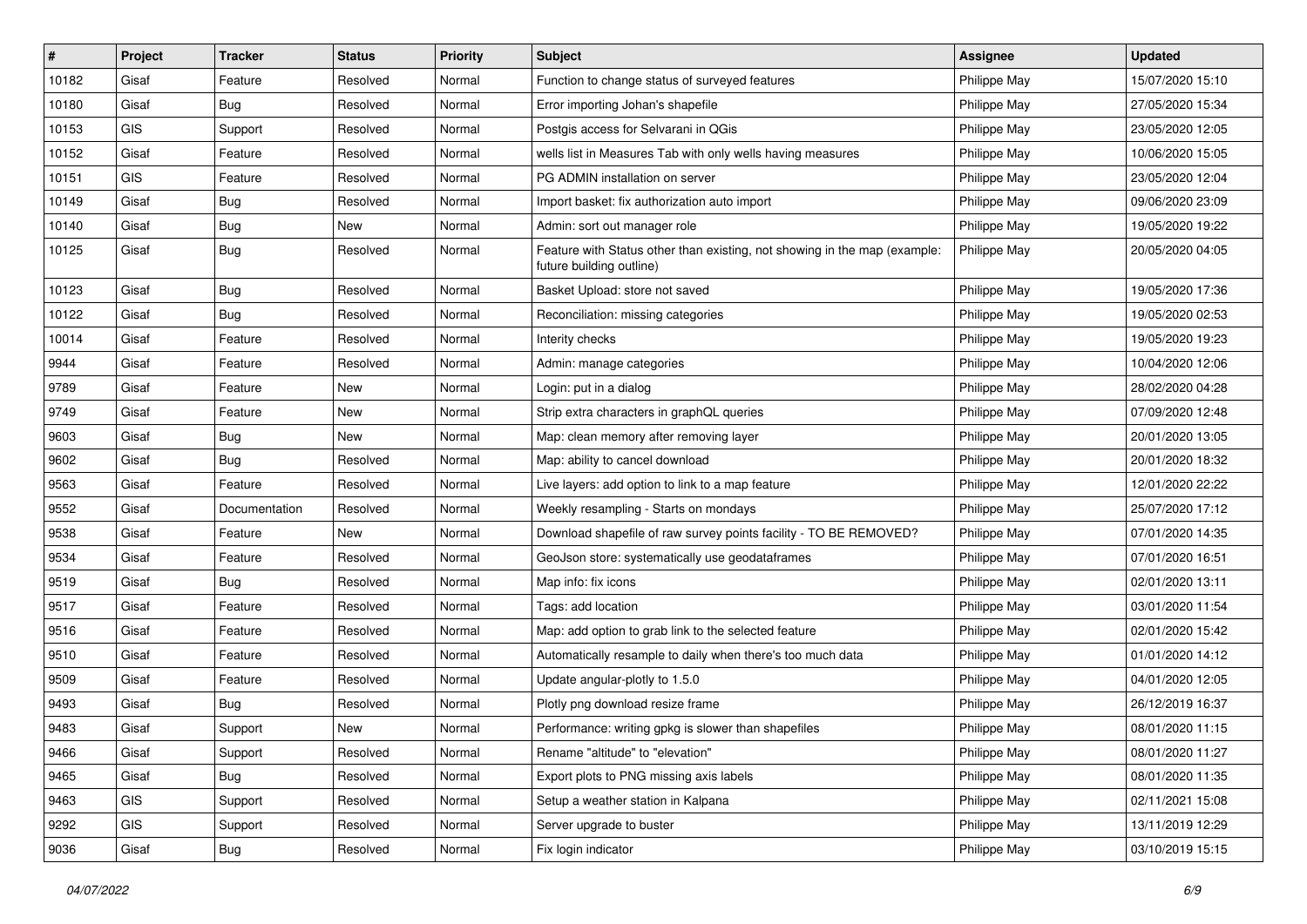| $\vert$ # | Project                                | <b>Tracker</b> | <b>Status</b> | <b>Priority</b> | <b>Subject</b>                                                                       | Assignee     | <b>Updated</b>   |
|-----------|----------------------------------------|----------------|---------------|-----------------|--------------------------------------------------------------------------------------|--------------|------------------|
| 8756      | Gisaf                                  | Bug            | Resolved      | Normal          | Map: handle errors when layers (eg, in base maps) don't actually exist               | Philippe May | 02/08/2019 16:40 |
| 8721      | Gisaf                                  | Feature        | New           | Normal          | Survey data basket: handle the case when more than one file in the basket<br>per day | Philippe May | 14/10/2020 17:01 |
| 8669      | Gisaf                                  | Feature        | Resolved      | Normal          | Groups of map layers                                                                 | Philippe May | 26/07/2019 10:51 |
| 8630      | Gisaf                                  | Feature        | Resolved      | Normal          | Map: add option for filter with status                                               | Philippe May | 10/07/2019 16:49 |
| 8504      | <b>GIS</b>                             | Support        | Resolved      | Normal          | Clean data from the weather station                                                  | Philippe May | 04/07/2019 17:05 |
| 8450      | GIS                                    | Support        | Resolved      | Normal          | Unable to Load Jupyter Lab                                                           | Philippe May | 10/06/2019 15:52 |
| 8246      | GIS                                    | Support        | Resolved      | Normal          | Server down?                                                                         | Philippe May | 06/05/2019 15:45 |
| 8231      | Gisaf                                  | Bug            | Resolved      | Normal          | Fix status in table definition of new categories                                     | Philippe May | 03/05/2019 17:26 |
| 8096      | Geomatic<br>studio models<br>for Gisaf | Task           | Resolved      | Normal          | Creating a Gkpg/shp for elevation points in Basins with category as an<br>attribute  | Philippe May | 24/05/2019 16:57 |
| 7936      | Geomatic<br>studio models<br>for Gisaf | Task           | Resolved      | Normal          | Add the wastewater type to the origin                                                | Philippe May | 19/03/2019 23:56 |
| 7935      | Geomatic<br>studio models<br>for Gisaf | Task           | Resolved      | Normal          | Template components in order                                                         | Philippe May | 20/03/2019 15:18 |
| 7853      | GIS                                    | Support        | <b>New</b>    | Normal          | Install OpenDroneMap and WebODM                                                      | Philippe May | 09/05/2019 15:57 |
| 7813      | Gisaf                                  | Documentation  | Resolved      | Normal          | Including credits for ESRI basemap (Sat, Highways, Labels)                           | Philippe May | 05/03/2019 12:39 |
| 7763      | GIS                                    | Feature        | Feedback      | Normal          | Infrastructure: migrate old-admin to the same server than gisaf                      | Philippe May | 25/02/2019 11:11 |
| 7725      | Geomatic<br>studio models<br>for Gisaf | Feature        | Resolved      | Normal          | Add a button for generating reports                                                  | Philippe May | 25/02/2019 13:08 |
| 7711      | Geomatic<br>studio models<br>for Gisaf | Feature        | Resolved      | Normal          | Add fields to component types                                                        | Philippe May | 25/02/2019 13:06 |
| 7710      | Geomatic<br>studio models<br>for Gisaf | Feature        | Resolved      | Normal          | Add fields to the individual components                                              | Philippe May | 25/02/2019 13:07 |
| 7709      | Geomatic<br>studio models<br>for Gisaf | Feature        | Resolved      | Normal          | Waste water treatment plant improvements                                             | Philippe May | 19/03/2019 23:58 |
| 7696      | Geomatic<br>studio models<br>for Gisaf | Feature        | Resolved      | Normal          | HT Cables shapefile from Johan                                                       | Philippe May | 25/02/2019 18:54 |
| 7584      | Gisaf                                  | <b>Bug</b>     | In Progress   | Normal          | Error with large integers (graphql)                                                  | Philippe May | 20/09/2019 10:52 |
| 7554      | GIS                                    | <b>Bug</b>     | Resolved      | Normal          | Cannot auto import points for project RZ                                             | Philippe May | 04/02/2019 16:31 |
| 7552      | GIS                                    | Bug            | Resolved      | Normal          | error in auto import of raw points to point shapefiles                               | Philippe May | 05/02/2019 11:13 |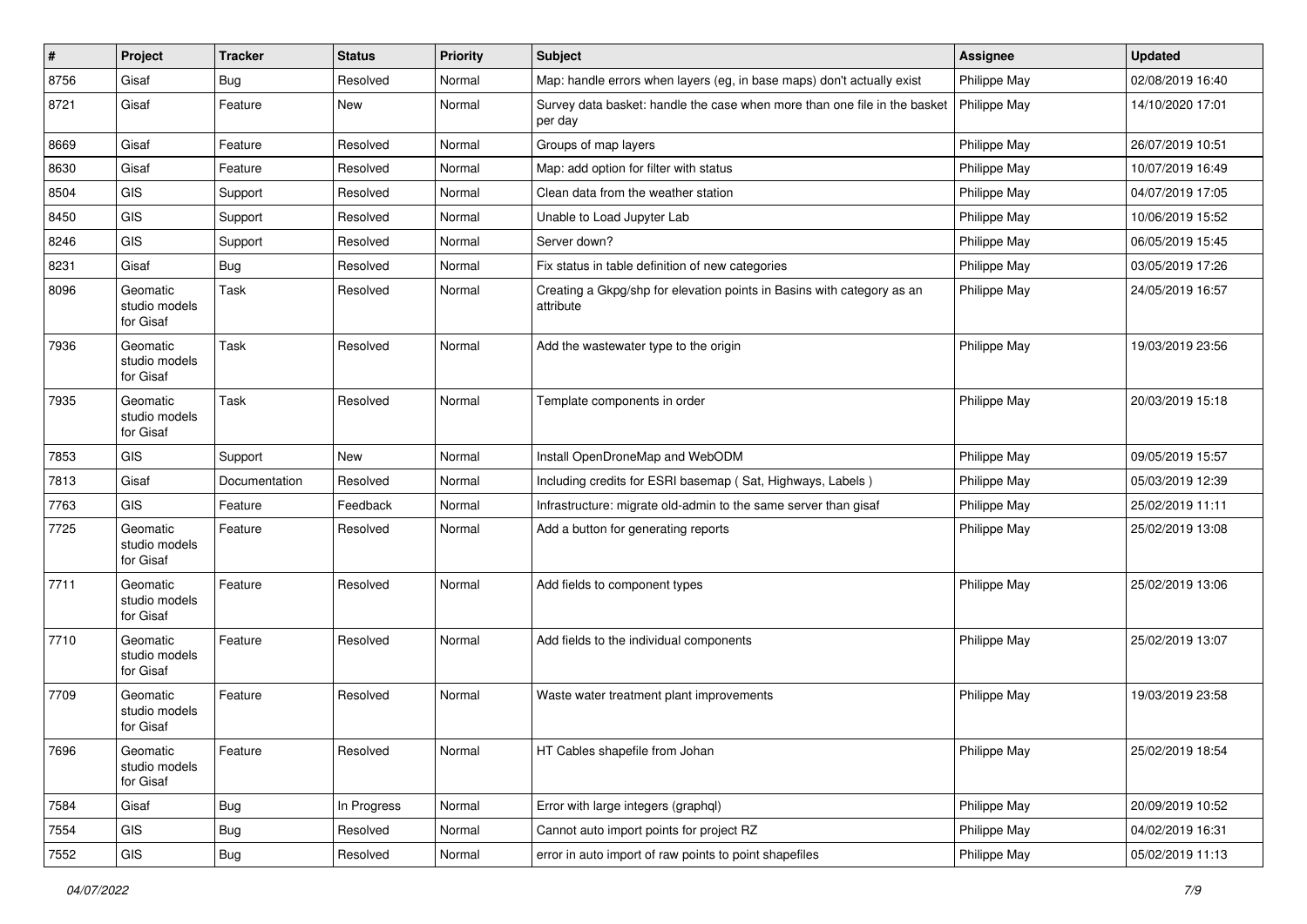| #     | Project    | <b>Tracker</b> | <b>Status</b> | <b>Priority</b> | <b>Subject</b>                                                                                           | Assignee                | <b>Updated</b>   |
|-------|------------|----------------|---------------|-----------------|----------------------------------------------------------------------------------------------------------|-------------------------|------------------|
| 7551  | <b>GIS</b> | <b>Bug</b>     | Resolved      | Normal          | error while downloading shapefiles from gisaf                                                            | Philippe May            | 06/02/2019 09:10 |
| 7527  | Gisaf      | Feature        | Resolved      | Normal          | Give an option to resample data for graphs (eg. rain gauge)                                              | Philippe May            | 07/03/2019 16:24 |
| 7402  | <b>GIS</b> | Support        | New           | Normal          | Integrate data from well probes                                                                          | Philippe May            | 10/01/2019 11:12 |
| 7343  | GIS        | Support        | Resolved      | Normal          | Add layer for locations                                                                                  | Philippe May            | 02/02/2019 15:25 |
| 7161  | <b>GIS</b> | Support        | In Progress   | Normal          | Setup remote backup                                                                                      | Philippe May            | 19/12/2018 10:14 |
| 7156  | <b>GIS</b> | Support        | Resolved      | Normal          | Make server boot again                                                                                   | Philippe May            | 05/02/2019 11:13 |
| 7120  | GIS        | Support        | In Progress   | Normal          | High CPU usage on the server (dom0)                                                                      | Philippe May            | 26/02/2019 13:10 |
| 6990  | <b>GIS</b> | Support        | Resolved      | Normal          | Create a VM for Notebooks                                                                                | Philippe May            | 10/11/2018 15:57 |
| 6954  | <b>GIS</b> | Support        | Resolved      | Normal          | Create a VM for DB                                                                                       | Philippe May            | 10/11/2018 16:02 |
| 6538  | Gisaf      | <b>Bug</b>     | New           | Normal          | Well level: improve the form and input processing (dry checkbox)                                         | Philippe May            | 12/03/2019 11:09 |
| 6494  | <b>GIS</b> | Support        | Resolved      | Normal          | Add CC copyright on data                                                                                 | Philippe May            | 31/08/2018 21:19 |
| 6069  | Gisaf      | Task           | Resolved      | Normal          | wwtp output and flow component - output                                                                  | Philippe May            | 22/06/2018 15:15 |
| 5988  | Gisaf      | <b>Bug</b>     | Resolved      | Normal          | problem with the flow from origin of wastewater to the component                                         | Philippe May            | 08/06/2018 15:14 |
| 5974  | Gisaf      | <b>Bug</b>     | Resolved      | Normal          | Issues in uploading readings into GISAF using interface                                                  | Philippe May            | 06/02/2019 09:25 |
| 5033  | Gisaf      | Feature        | Resolved      | Normal          | Add an option to display a base line in the bar charts                                                   | Philippe May            | 04/01/2018 01:09 |
| 3472  | Gisaf      | Feature        | Resolved      | Normal          | Weather station graphs: choice of parameters                                                             | Philippe May            | 10/03/2019 14:52 |
| 7379  | Gisaf      | Feature        | New           | Low             | Make Gisaf installable (Progressive Web App)                                                             | Philippe May            | 02/02/2019 10:27 |
| 6907  | Gisaf      | Support        | New           | Low             | Study alternative for TileServer                                                                         | Philippe May            | 11/01/2020 11:45 |
| 6099  | Gisaf      | Feature        | New           | Low             | Sanic/Gino admin                                                                                         | Philippe May            | 07/03/2019 16:24 |
| 6090  | Gisaf      | <b>Bug</b>     | New           | Low             | Polygon rendering issue                                                                                  | Philippe May            | 07/03/2019 16:24 |
| 5618  | Gisaf      | Feature        | Resolved      | Low             | Export layers as DXF                                                                                     | Philippe May            | 05/03/2019 12:42 |
| 7784  | <b>GIS</b> | Task           | Resolved      | Immediate       | In Invocation Unpaved road is missing in gisaf                                                           | Pushparaj Muthukrishnan | 23/03/2019 10:32 |
| 13822 | <b>GIS</b> | Support        | Feedback      | Normal          | Need a Login id and password to a Gisaf for entering the tag value.                                      | Pushparaj Muthukrishnan | 27/03/2022 16:47 |
| 8262  | GIS        | Feature        | New           | Normal          | Change points into MISTAKES for updated cycle path and MM fence                                          | Pushparaj Muthukrishnan | 09/05/2019 14:59 |
| 7937  | <b>GIS</b> | <b>Bug</b>     | Resolved      | Normal          | Retention wall is not properly display in GIS,                                                           | Pushparaj Muthukrishnan | 23/03/2019 15:52 |
| 7839  | <b>GIS</b> | Task           | Resolved      | Normal          | Bush vs Bush Area - mismatch                                                                             | Pushparaj Muthukrishnan | 23/03/2019 10:30 |
| 7814  | <b>GIS</b> | Task           | Resolved      | Normal          | RTK coordinates of Drone targets                                                                         | Pushparaj Muthukrishnan | 03/05/2019 11:35 |
| 7778  | GIS        | Task           | Resolved      | Normal          | To fines the survey work in Sukhavati Community by 09/03/2019                                            | Pushparaj Muthukrishnan | 03/05/2019 11:37 |
| 7574  | <b>GIS</b> | Task           | Resolved      | Normal          | Survey in Maduca                                                                                         | Pushparaj Muthukrishnan | 26/02/2019 14:42 |
| 7548  | GIS        | Task           | Resolved      | Normal          | To finish the Kalpana line work and Shape file and include the D, E Cad<br>and shape file to master file | Pushparaj Muthukrishnan | 03/05/2019 11:38 |
| 7786  | GIS        | Task           | Resolved      | Low             | To take a photo of Boundary Stone and position                                                           | Pushparaj Muthukrishnan | 03/05/2019 11:36 |
| 7734  | <b>GIS</b> | Task           | New           | Normal          | Start surveying in Sukhavati                                                                             | Ramkumar Sekar          | 25/02/2019 17:49 |